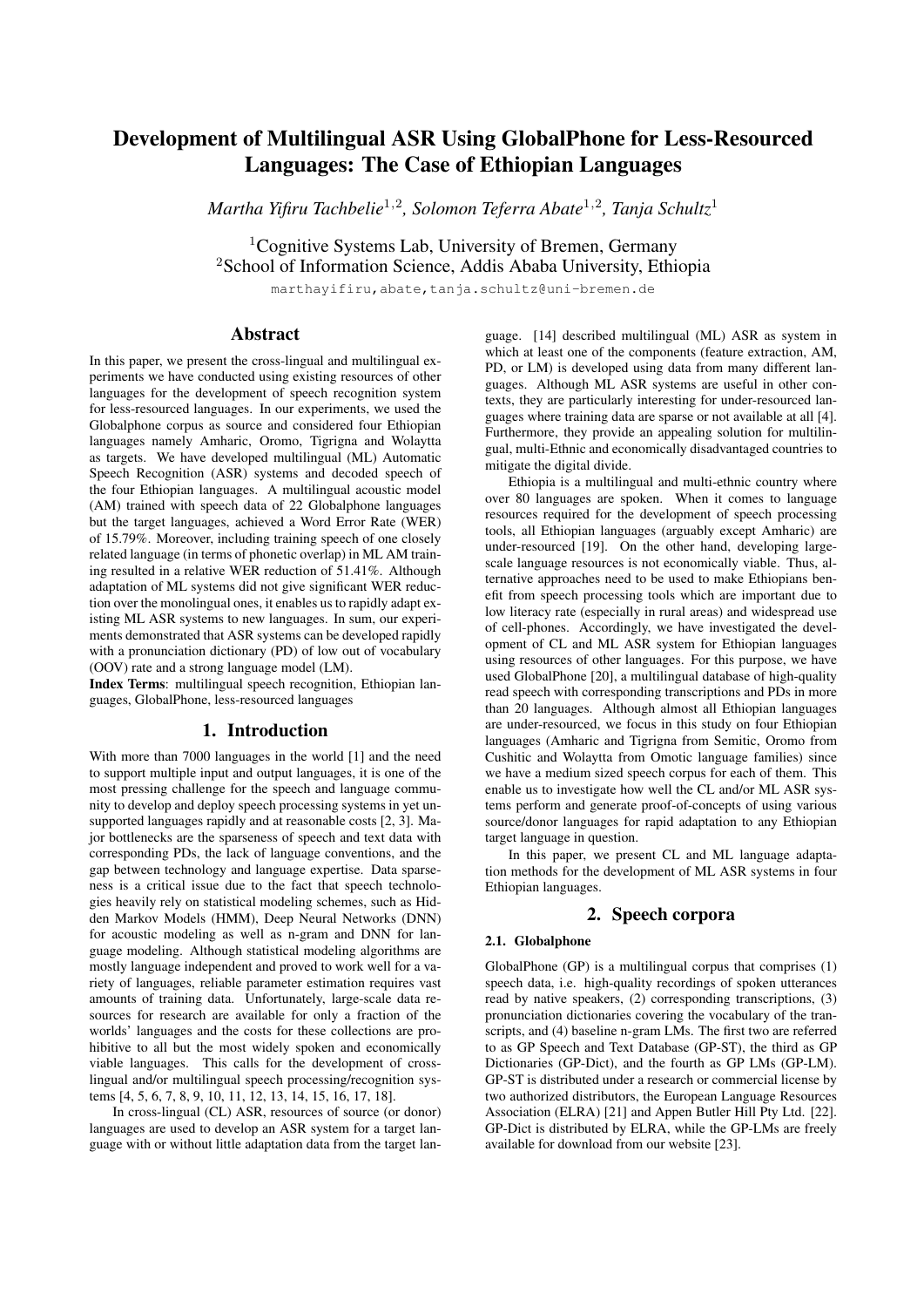The entire GP corpus provides a ML database of word-level transcribed speech for the development and evaluation of large vocabulary speech processing systems in the most widespread languages of the world. GP is designed to be uniform across languages with respect to the amount of data per language, the audio quality (microphone, noise, channel), the collection scenario (task, setup, speaking style), as well as the transcription and phone set conventions (IPA-based naming of phones in all PDs). Thus, GP supplies an excellent basis for research in the areas of (1) ML ASR, (2) rapid deployment of speech processing systems to yet unsupported languages, (3) language identification tasks, (4) speaker recognition in multiple languages, (5) ML speech synthesis, as well as (6) monolingual ASR.

Currently, the GP corpus covers 22 languages, i.e. Arabic (modern standard), Bulgarian, Chinese (Mandarin and Shanghai), Croatian, Czech, French, German, Hausa, Japanese, Korean, Polish, Portuguese, Russian, Spanish, Swahili, Swedish, Tamil, Thai, Turkish, Ukrainian, and Vietnamese. Detailed description of GP can be found [20].

#### 2.2. Ethiopian languages corpora

Read speech corpora of four Ethiopian Languages (Amharic, Tigrigna, Oromo and Wolaytta) are used in our experiments. For Amharic, we have two types of speech data. The Amharic speech corpus [24], referred as AMH2005, contains 20 hours of training speech (11k utterances), development and test sets read by 20 other speakers (10 each). The domain of this corpus is broadcast news and the recording was done in a noise free environment, resulting in very clean speech. Moreover, the maximum length of the utterances is limited to 20 words. The second Amharic speech corpus, referred as AMH2020, is prepared together with the preparation of speech corpora of the other three languages as described below.

The corpora of the Ethiopian languages have been collected in Ethiopia [25]. The Amharic (AMH2020), Tigrigna and Oromo speech corpora consist of speech from 98 speakers per language. Most of the speakers read around 125 sentences. The Wolaytta corpus consists of recordings of 85 speakers where most of them read 140-150 sentences. The domain of these four corpora is mixed, it includes utterances from the news domain, the bible, other religious books, etc. The recordings were done using smartphones in different environments and as a result, they are not as clean as the AMH2005 corpus. In addition, there is no limit with the maximum length of the utterances when sentences are selected. Development and evaluation sets (speech of 4 speakers per set) are held out from the total recordings of each of the corpora. The size (in terms of hours), number of speakers, and utterances for training, development and evaluation sets of the corpora are given in Table 1.

Table 1: *Details of the corpora size in Hours(No. of speakers, No. of utterances)*

| Corpus     | <b>Train Set</b>       | Dev. Set     | Eval. Set    |
|------------|------------------------|--------------|--------------|
|            | AMH2005 20(100, 10875) | 1.5(10, 760) | 1.5(10, 760) |
|            | AMH2020 24(90,11274)   | 1.2(4, 507)  | 1.3(4, 508)  |
| <b>ORM</b> | 22.8(90, 11297)        | 1.2(4, 505)  | 1.1(4, 501)  |
| <b>TIR</b> | 22.1(90, 11305)        | 1.1(4, 511)  | 1.0(4,507)   |
| WAL.       | 29.7(77, 10939)        | 1.5(4, 553)  | 1.7(4, 578)  |

# 3. Multilingual ASR experiments

#### 3.1. Acoustic models

All AM have been built in a similar fashion using Kaldi ASR toolkit [26]. We have built ML (referred as MLnn(lang), where nn indicates the number of languages used in the training and (lang) indicates the language whose training speech is used together with the 22 GP languages' data) context dependent HMM-GMM based AMs using 39 dimensional mel-frequency cepstral coefficients (MFCCs) to each of which cepstral mean and variance normalization (CMVN) is applied. The AMs use a fully-continuous 3-state left-to-right HMM. Then we did Linear Discriminant Analysis (LDA) and Maximum Likelihood Linear Transform (MLLT) feature transformation for each of the models, followed by Speaker Adaptive Training (SAT) using an affine transform, feature space Maximum Likelihood Linear Regression (fMLLR). We performed parameter tuning to find the best number of states and Gaussians for the ML AMs.

To train the DNN-based AMs, we have used the best HMM-GMM models to get alignments and the same training speech used to train HMM-GMM models. We have applied a three-fold data augmentation [27] prior to the extraction of 40-dimensional MFCCs without derivatives, 3-dimensional pitch features and 100-dimensional i-vectors for speaker adaptation. We experimented using two recipe (SWBD and WSJ) and the results are better with WSJ recipe with the following DNN configuration. The neural network architecture we used is Factored Time Delay Neural Networks with additional Convolutional layers (CNN-TDNNf). The Neural network has 15 hidden layers (6 CNN followed by 9 TDNNf) and a rank reduction layer. The number of units in the TDDNf consists of 1024 and 128 bottleneck units except for the TDNNf layer immediately following the CNN layers which has 256 bottleneck units.

#### 3.2. Pronunciation and language modeling

Phone-based PDs are available for each GP language. The GP-Dicts cover the words which appear in the training transcriptions. The majority of the dictionaries were constructed in a rule-based manner using language specific phone sets, and then manually cross-checked by native experts. To enable the development of ML speech processing, the phone names are made consistent across languages, leveraging the International Phonetic Alphabet (IPA) [28]. For the ML AM training, PDs of the source languages are combined.

The PDs and LMs of the four Ethiopian target languages are used to decode speech of the languages. For Amharic and Tigrigna, the PDs are prepared automatically taking the Consonant-Vowel syllabary feature of the writing system. For Oromo and Wolaytta, PDs are prepared automatically based on their writing systems that indicate gemminated and nongemminated consonants as well as long and short vowels.

Depending on the availability of text data, we have used different sizes of PDs for the target languages. For Amharic (AMH2005 and AMH2020) and Tigrigna, we have used PDs consisting of 310k, 323k and 299k vocabularies, respectively. The 323k vocabulary PD of AMH2020 corpus is the result of a combination of the 310k dictionary of AMH2005 and the words taken from the training transcription of the AMH2020 corpus. However, for Oromo and Wolaytta, the lists of word entries extracted from the training speech transcriptions have been used. The size of the decoding PDs and the Out of Vocabulary (OOV) rates with regard to the evaluation set is given in Table 2. The phones of the target languages that are not covered in the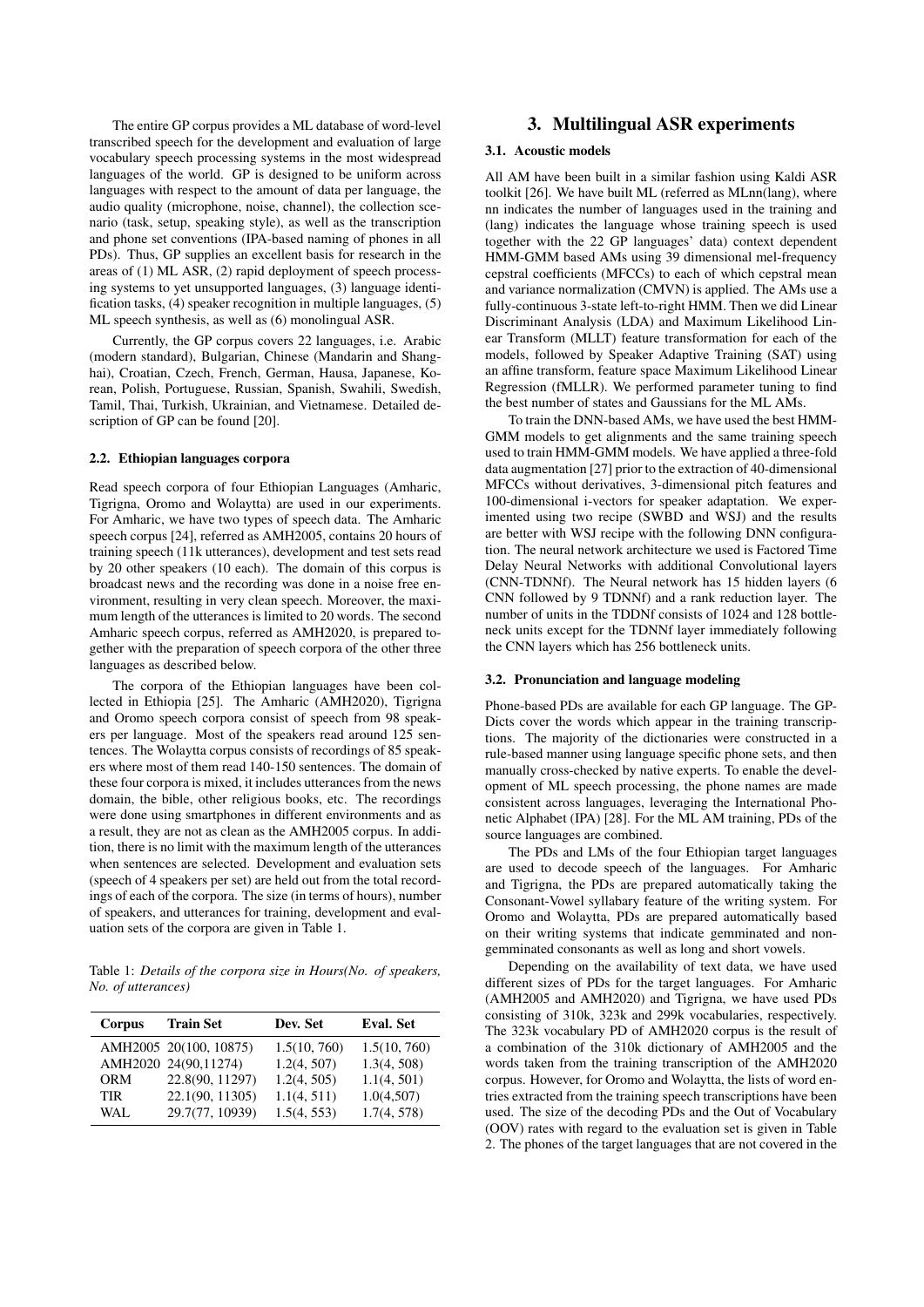

Figure 1: *WER of Amharic*

ML22 AM are presented in Table 3. These phones are manually mapped to phonetically nearest phones (long consonants to their short form, plosive ejective to plosive voiceless, rounded vowels to their un-rounded form, etc.) found in the training PDs.

Table 2: *Language models of the target languages*

| Corpus              | <b>PD</b><br>Vocab | $00V\%$ | <b>LMToken</b> | PPL.  |
|---------------------|--------------------|---------|----------------|-------|
| AMH <sub>2005</sub> | 310k               | 3.1     | 3.97M          | 41.2  |
| AMH2020             | 323k               | 6.2     | 4M             | 241.3 |
| <b>ORM</b>          | 2.1k               | 11.7    | 1.2M           | 266.2 |
| <b>TIR</b>          | 299k               | 4.9     | 4M             | 211.4 |
| WAL.                | 25k                | 9.3     | 22.6k          | 254.9 |

Table 3: *Phones not covered by GP-Dicts used for training*

| Languages | <b>Phones</b>                                           |
|-----------|---------------------------------------------------------|
| Amharic   | $p'$ t' t $\int$ ue ui                                  |
| Tigrigna  | $x'$ p' t' t $\int$ ' ue ui                             |
| Oromo     | b: d: f: g: j: k: p' p': w: tʃ: p: k': d;               |
|           | $tf'$ : $t'$ : $t'$ : $p$ :                             |
| Wolaytta  | b: d: g: j: k: p' p': tʃ: p: k': d;: tʃ' tʃ': t' t': z: |

For all the target languages, we have developed open vocabulary trigram LMs using the SRILM toolkit [29] and different sizes of text corpus obtained from the web, except for Wolaytta. Since we found no text resources on the web for Wolaytta, only the training transcription has been used to train a trigram LM. The LMs are smoothed with unmodified Kneser-Ney smoothing techniques [30]. For Amharic, we have developed two versions of LMs: one using the text from which the 310k vocabularies are extracted and another by adding the training transcripts of the AMH2020 corpus to this text. Table 2 shows the amount of words in the data used for LM training (LMToken) and the perplexity (PPL) of the best LMs on the evaluation set.

#### 3.3. Experimental Results

To develop the ML AMs we have used ML mix approach [3] leveraging the feature of GP-Dicts and sharing data across the GP languages for those phones which are represented by the same IPA symbol. The first experiment we have done is CL experiment using a ML AM (ML22) developed from training speech of 22 languages of GP. Test speech of the Ethiopian languages (Amharic, Oromo, Tigrigna and Wolaytta) have been



decoded using ML22 AM and language specific PDs as well as LMs.

From our previous work [31], we have learned that high phonetic overlap exists among the four Ethiopian languages. Thus, we wanted to see the effect of adding speech data of the Ethiopian languages in ML AM training. Therefore, we developed ML23 AMs by adding training speech of one of the Ethiopian languages at a time to the 22 GP languages' speech data and decoded test speech of the three Ethiopian languages that are not involved in the AMs training.

Since we have got improvements in performance, by just adding the training speech of one Ethiopian language in ML AM training, we further investigated the use of more data from related languages in ML AM. Thus, we have trained ML25 using speech data from 25 languages by including training speech of three of the Ethiopian languages to the 22 GP languages' speech data, and decoded the test speech of the remaining Ethiopian language.

Finally, we used the training speech of all (26) languages and trained ML26 using the ML mix approach. Since we have two Amharic corpora, we have developed two versions of ML26 AM (by adding one of the Amharic corpus at a time). Test speech of each of the four Ethiopian languages have been decoded. This experiment enables us to see how data of other languages hurt the ML AM in a ML mix approach where speech data as well as PDs of all the languages are mixed together and language specific contexts become loosely represented.

We have also used transfer learning method to adapt the ML AMs to the target languages. In this case, weights of the hidden layers of ML22 and ML26 models are transferred and new output layers are added. The transferred layers are retrained with the target language training data using smaller learning rate and the output layer is trained with higher learning rate. These models are referred as ML22 Ada and ML26 Ada. The WER of all the models for each of the four Ethiopian languages are depicted in Figures 1, 2, 3 and 4.

As shown in Figure 1, a CL recognition of Amharic test speech using ML22 AM resulted in a WER of 15.79%, without using any training speech from the target language, Amharic. This result is achieved due to the use of a strong LM (with perplexity of 41.2) and a large decoding vocabulary (310k) with OOV rate of 3.06%. Moreover, the test speech, the LM training text and dictionary are also from the same domain, which is news domain. For comparison, we have decoded a test speech of AMH2020 corpus, which is from different domains (news, bible, religious books, etc.), with a LM that has a perplexity of 241.26 and a 323k dictionary with OOV rate of 6.21% and achieved a WER 53.2%. Moreover, the number of phones that are not covered by the training dictionary is small compared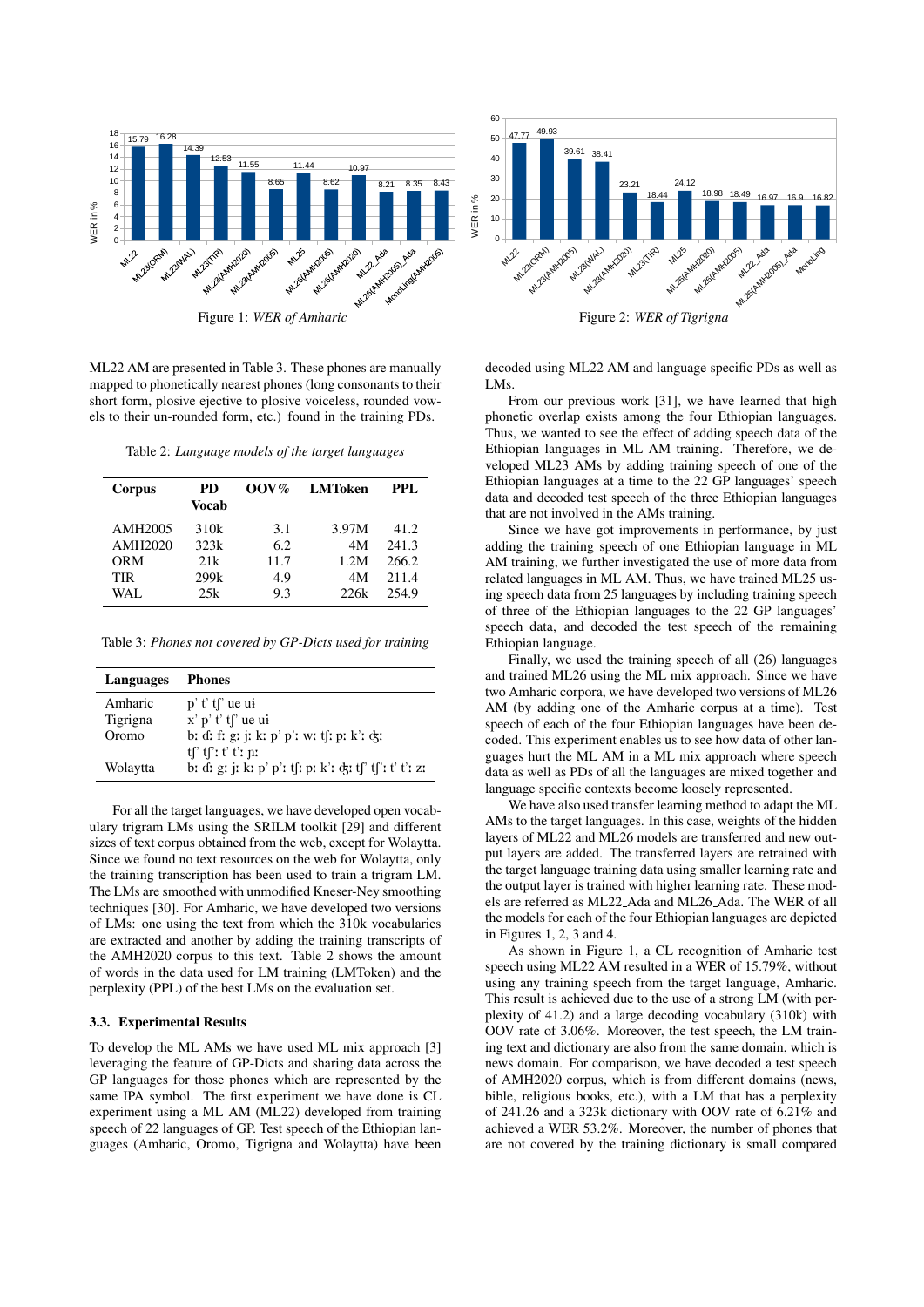

Figure 3: *WER of Oromo*

to the other three target languages. This result indicates that a speech recognition system of reasonable performance can be built using training speech of other languages provided that we have a good LM and dictionary with low OOV rate for the target language. One can also observe that adding training speech of a language closely related to Amharic (Tigrigna in this case) in the training, ML23(TIR), resulted in a relative WER reduction of 20.65%, which might be due to the very high phonetic overlap between Amharic and Tigrigna, all Amharic phones (100%) are covered by Tigrigna [31]. However, adding Oromo training speech negatively affected the performance although 78% of Amharic phones are covered by Oromo. Improvement in recognition accuracy (a relative WER reduction of 27.55%) was obtained by adding the training speech of the other three Ethiopian languages (ML25).

CL recognition result of Tigrigna (see Figure 2) using the ML22 AM is worse than the result obtained for Amharic and better than the results of Oromo and Wolaytta. This is attributed to the strength of the LM and the coverage of the dictionary. Compared to Oromo and Wolaytta, better LM (with low perplexity) and dictionary (with low OOV rate) have been used for Tigrigna. Significant WER reduction has been obtained when Amharic speech is added in the training, ML23(AMH2005) and ML23(AMH2020). Although the addition of both AMH2005 and AMH2020 corpora led to WER reductions due to a high phonetic overlap (91% of Tigrigna phones are covered by Amharic), the use of AMH2020 corpus led to a relative WER reduction of 51.41%. This is due to the similar nature of the Tigrigna and AMH2020 corpora, they are from the same domain and recorded in the same setup. The addition of the training speech from the other three Ethiopian language (ML25) did not give improvement over the ML23 system developed using training speech of AMH2020.

Figures 3 and 4 show the WERs for Orromo and Wolaytta, respectively. These languages are closely related although they are from different language families. However, text data for OOV reduction and Language modeling could not be found on the web. Thus, the results of these languages show the performance of ML system in really resource constrained situation. WERs of 55.55% and 50.29% have been obtained in CL recognition experiments using ML22 system for Oromo and Wolaytta, respectively. This is due to the limited quality of the LMs, the limited coverage of the dictionaries, and the relatively high number (compared to Amharic and Tigrigna) of phones that are not covered by the training dictionary of the ML22 system. Since these two languages are closely related, the addition of either of the two languages led to significant WER reductions, see ML23(WAL) in Figure 3 and ML23(ORM) in Figure 4. The addition of Wolaytta training speech brought a relative



WER reduction of 19.32% while the addition of Oromo training speech led to a relative WER reduction of 17.54%. When all the training speech, but the target languages, is used in training the ML AM, relative WER reduction of 22.02% and 19.96% have

been achieved for Oromo and Wolaytta, respectively. The ML26 system did not lead to performance improvements over the monolingual systems for any target language. The weight transfer/adaptation of the ML systems (ML22 and ML26) to each of the target languages gave slight performance improvements (though not statistically significant), except for Tigrigna, over the monolingual systems. However, the adapted systems excel in reduction of training time and energy consumption (see Table 4). We are convinced that time and energy resources will be among the most important issues to be addressed in future works on the adaptation of ASR systems to new languages.

Table 4: *Minimum and Maximum Time [hh:mm:ss] and energy consumption [KJ]*

|          | Train    |               | Adapt.   |               |
|----------|----------|---------------|----------|---------------|
| Lang.    | Time     | <b>Energy</b> | Time     | <b>Energy</b> |
| Amharic  | 13:20:06 | 1047.0        | 03:01:24 | 307.1         |
| Oromo    | 15:03:54 | 1174.1        | 04:05:48 | 378.5         |
| Tigrigna | 14:57:24 | 1162.9        | 03:27:16 | 335.7         |
| Wolaytta | 18:00:09 | 1470.7        | 04:35:26 | 434.8         |

# 4. Conclusions

In this work, we presented the results of our investigation towards the use of existing language resources of other languages for the development of speech recognition systems for lessresourced languages in a multilingual setup. Our experimental results show that a recognition system of reasonable performance can be built without using any training speech from the target language as long as we have a strong LM and a dictionary with low OOV rate. In addition, the phonetic overlap between source and target languages has a great impact on the performance of CL and ML ASR. ASR performance on par with the monolingual one can be achieved, if training speech of related languages is used. Although weight transfer or adaptation of ML system to the target language gives no significant benefit in terms of WER reduction, it enable us to adapt a ML system to new unseen language rapidly and energy-efficiently.

## 5. Acknowledgements

We would like to express our gratitude to the Alexander von Humboldt Foundation for funding the research stay at the Cognitive Systems Lab (CSL) of the University of Bremen.